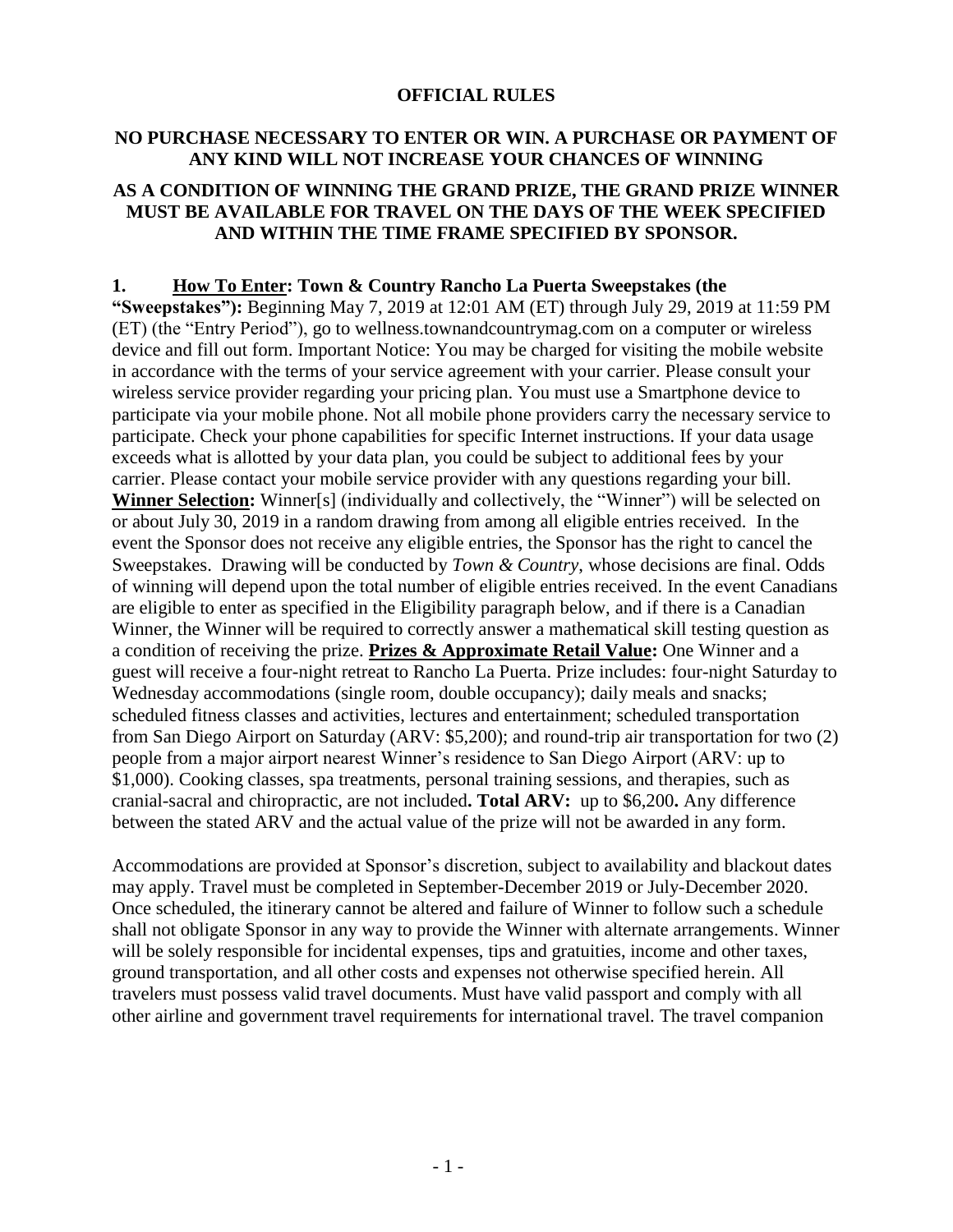of Winner must execute a Publicity/Liability Release prior to departure.

**2. Winner Notification:** Winner will be notified within one (1) month of the last day of the Sweepstakes, via e-mail, and/or at Sponsor's discretion, via phone or postal mail. In the event the Winner doesn't respond to Sponsor's notification or does not accept the prize within five (5) business days of notification, the prize will be deemed forfeited and an alternate Winner will be selected. In the event that any one or more potential Winner(s) fails to respond as stated above, declines the prize or fails to provide signed affidavits or releases, such Winner(s) will be deemed to forfeit the prize and Sponsor will select an alternate Winner(s) from the remaining eligible entrants. If any alternate(s) similarly fails to respond or declines the prize, Sponsor will use a reasonable number of attempts, in its discretion, to award the prize(s) to another alternate(s) but if it is unable to do so, the prize(s) will be finally forfeited and Sponsor shall have no further liability in connection with this Sweepstakes. **List of Winner(s):** For the name(s) of the Winner(s), send a separate self-addressed, stamped envelope to *Town & Country* **Rancho La Puerta Sweepstakes** Winners' List, Hearst Magazine Media, Inc., 300 West 57<sup>th</sup> Street NY, NY 10019 within two (2) months from the Winner notification date as specified above.

**3. ENTRIES:** Limit one (1) entry per person for Sweepstakes. Multiple entries from the same person will be disqualified. Entries become the property of the Sponsor and will not be returned. Proof of submission does not constitute proof of receipt. If applicable, inaccurate, lost, late, misdirected or incomplete or entry forms that have been tampered with will be disqualified. Online entrants must have valid email address and it is entrant's responsibility to update Sponsor of any change in email address. If there is a dispute as to the identity of an online entrant, the prize will be awarded to the authorized account holder of the email address. The "authorized account holder" is defined as the natural person to whom the email address is assigned by an internet service provider, online service provider, carrier, or other organization (e.g., business, educational institution, etc.) that is responsible for assigning the email addresses for the domain associated with the submitted email address.

**4. ELIGIBILITY:** Open to legal residents of the 48 contiguous United States and the District of Columbia, who have reached the age of 21 years or older in their state or territory of residence at time of entry. Void in Alaska, Hawaii, Puerto Rico and where prohibited by law. Employees of Sponsor, its parents, affiliates and subsidiaries, participating advertising and promotion agencies, independent judging organizations, and prize suppliers (and members of their immediate family and/or those living in the same of household of each such employee) are not eligible.

**5. CONDITIONS OF PARTICIPATION:** Expenses not specifically included in prize description and all taxes are the sole responsibility of the Winner. Each prize is awarded "as is" with no warranty or guarantee, either express or implied outside of manufacturer's limited warranty. No transfer, assignment or substitution of a prize permitted, except Sponsor reserves the right to substitute prize for an item of equal or greater value in the event an advertised prize is unavailable. The Winner is required to comply with any and all applicable federal, state, provincial, if Canadians are eligible to enter, and local laws, rules and regulations. All federal, state and local taxes, and any other costs not specifically provided for in these Official Rules are solely the Winner's responsibility. If the actual retail value of any Winner's prize is \$600 or more, the Winner must complete a W9 form and supply Sponsor with his/her social security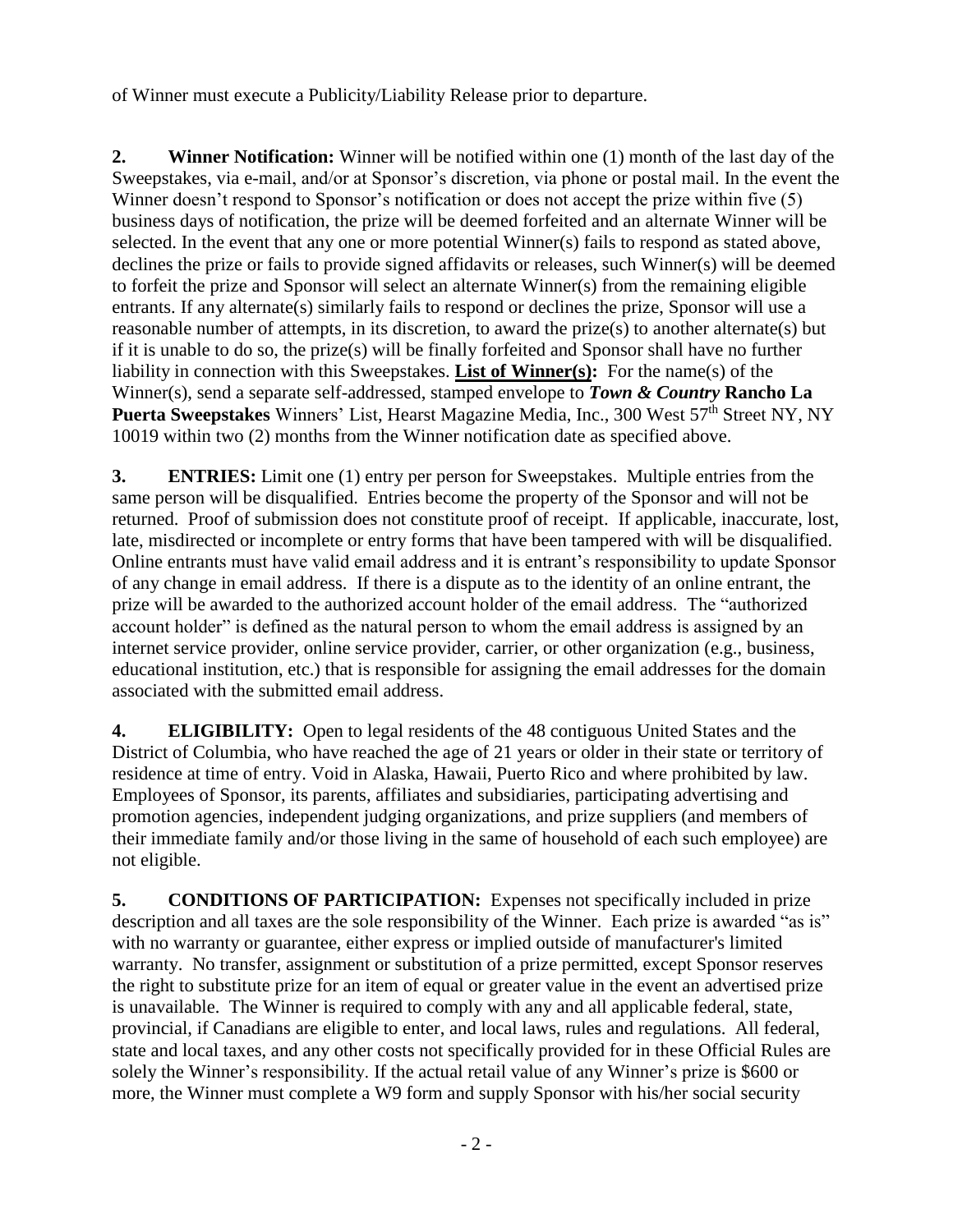number for tax purposes. An IRS Form 1099 will be issued in the name of the Winner (or, if a minor, in the name of the minor) for the actual value of the prizes received. Sponsor shall have no responsibility or obligation to the Winner or potential Winner who are unable or unavailable to accept or utilize prizes as described herein. Entrants agree to be bound by the terms of these Official Rules and by the decisions of Sponsor, which are final and binding on all matters pertaining to this Sweepstakes. Winner (and parent or legal guardian if Winner is a minor) may be required to sign and return an Affidavit of Eligibility, a Liability Release and where legally permissible a Publicity Release within seven (7) days following the date of prize acceptance. Failure to comply with this deadline may result in forfeiture of the prize and selection of an alternate Winner. Return of any prize/prize notification as undeliverable may result in disqualification and selection of an alternate Winner. Winner hereby further agrees that it will sign any documents necessary to transfer copyright of his/her submitted entry, if applicable, to Sponsor within seven (7) days following the date of prize acceptance. By entering, Entrant grants permission for Sponsor, and any of its affiliates and subsidiaries, participating advertising and promotion agencies, and prize suppliers to use the entrant's submission (including an altered form of the entry), if any, for editorial, advertising and promotional purposes without additional compensation, unless prohibited by law. If images are being submitted to Sponsor as a requirement for entry, Entrants agree that they have all rights to use the images submitted and to allow Sponsor, any of its affiliates and subsidiaries, participating advertising and promotion agencies, and prize suppliers to reuse any of the images, without any liability, for editorial, advertising and promotional purposes. Additionally, acceptance of the prize by Winner constitutes permission for Sponsor and any affiliates and subsidiaries, participating advertising and promotion agencies, and prize suppliers to use Winner's name and/or likeness and biographical material for editorial, advertising and promotional purposes without additional compensation, unless prohibited by law. By accepting prize, Winner agrees to hold Sponsor, its advertising and promotion agencies and their respective parent companies, subsidiaries, affiliates, partners, representative agents, successors, assigns, officers, directors, and employees harmless for any injury or damage caused or claimed to be caused by participation in the Sweepstakes or acceptance or use of the prize. Sponsor is not responsible for any printing, typographical, mechanical or other error in the printing of the offer, administration of the Sweepstakes or in the announcement of the prize.

## 6. **REPRESENTATIONS AND WARRANTIES / INDEMNIFICATION:** By

participating in the Sweepstakes, entrant warrants and represents that his/her entry is original to the entrant, has not been previously published or won any award, and does not contain any material that would violate or infringe upon the rights of any third party, including copyrights (including, without limitation, copyrighted images or footage), trademarks or rights of privacy or publicity. Modification of an existing image does not count as original for purposes of this Sweepstakes. The entrant further warrants and represents that entrant has all appropriate clearances, permissions and releases for the entry, including releases from all persons appearing in the photograph, location releases for all recognizable locations, and releases from anyone who assisted in the creation of the photograph. The entrant must be able to provide on request all appropriate clearances, permissions and releases for the entry, including releases from all persons appearing in the photograph, location releases for all recognizable locations and releases from anyone who assisted in the creation of the photograph. The image must not contain any personally identifiable information of any person. Excepting those of Sponsor, the image must not contain or reference any names, products or services of any company or entity or any third party trademarks, logos, trade dress or promotion of any brand, product or service. If any person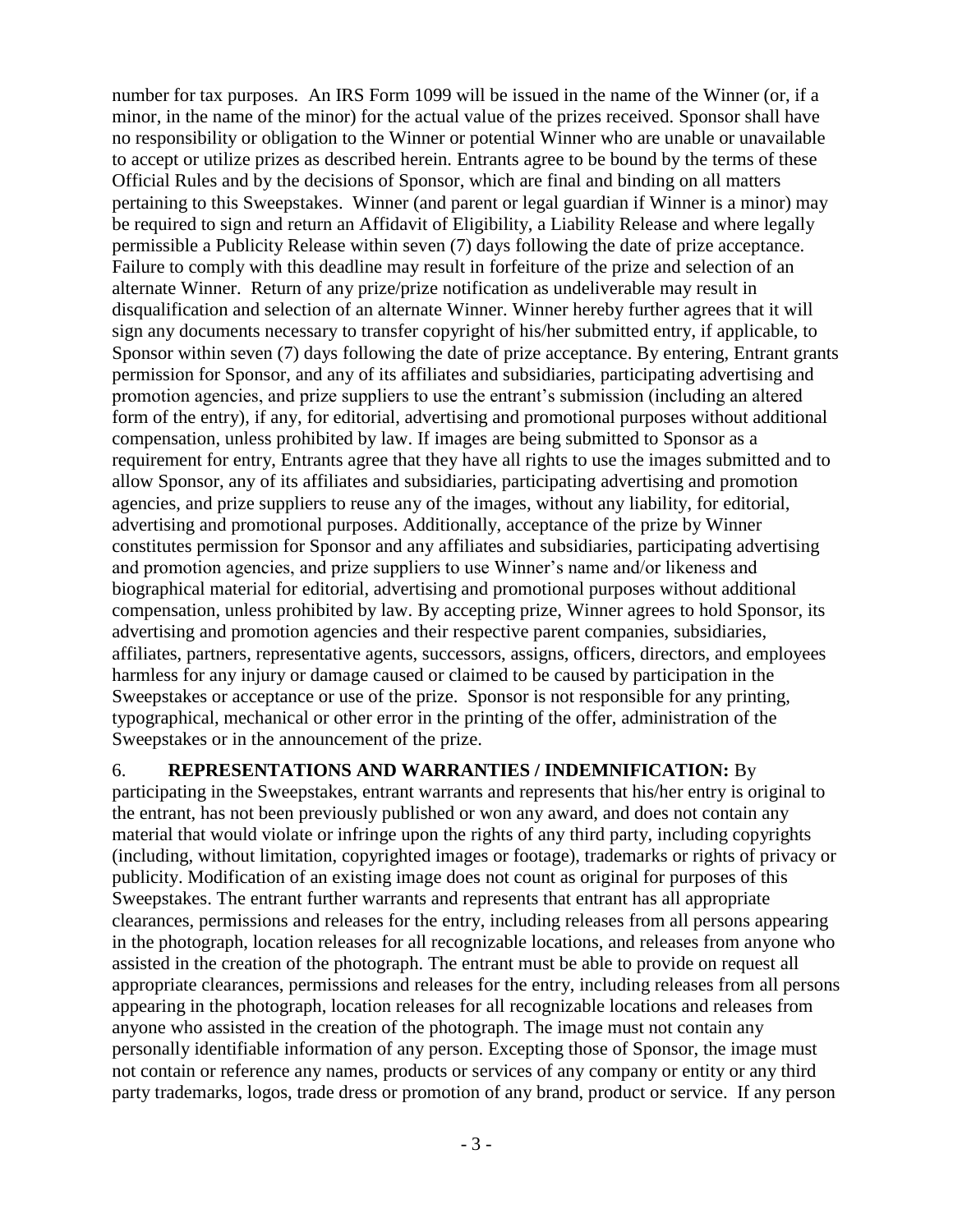appearing in the image is under the age of majority in their state of residence, the written consent and signature of a parent or legal guardian is required. At Sponsor's request, and in its sole discretion, Entrants may be required to execute an assignment and release transferring all rights and ownership of their image to Sponsor, the form of such assignment to be determined by Sponsor. In the event an entrant cannot provide all required releases, Sponsor reserves the right, in Sponsor's sole discretion, to disqualify the applicable entry or seek to secure the releases and clearances for Sponsor's benefit. The photograph may not feature nudity or obscene language or material that is libelous or defamatory. Each entrant hereby agrees to indemnify and hold the Sweepstakes entities harmless from and against any and all third party claims, actions or proceedings of any kind and from any and all damages, liabilities, costs and expenses relating to or arising out of any breach or alleged breach of any of the warranties, representations or agreements of entrant hereunder. Sponsor reserves the right in its sole and unfettered discretion to disqualify any entry that it believes contains obscene, offensive or inappropriate content, that does not comply with these Official Rules or that is not consistent with the spirit or theme of the Sweepstakes. Entries that do not comply with the above requirements may not be eligible, and, if submitted, may be removed at any time in Sponsor's sole discretion. By participating in the Sweepstakes, each entrant unconditionally accepts and agrees to comply with and abide by these Official Rules and the decisions of Sponsor, which shall be final and binding in all respects.

**7. INTERNET/MOBILE:** Sponsor is not responsible for electronic transmission errors resulting in omission, interruption, deletion, defect, delay in operations or transmission, theft or destruction or unauthorized access to or alterations of entry materials, or for technical, network, telephone equipment, electronic, computer, hardware or software malfunctions or limitations of any kind, or inaccurate transmissions of or failure to receive entry information by Sponsor or presenter on account of technical problems or traffic congestion on the Internet, at any Web site, or via the mobile phone or any combination thereof. If for any reason the Internet or mobile phone portion of the program is not capable of running as planned, including infection by computer virus, bugs, tampering, unauthorized intervention, fraud, technical failures, or any other causes which corrupt of affect the administration, security, fairness, integrity, or proper conduct of this Sweepstakes, Sponsor reserves the right at its sole discretion to cancel, terminate, modify or suspend the Sweepstakes. Sponsor reserves the right to select winners from eligible entries received as of the termination date. Sponsor further reserves the right to disqualify any individual who tampers with the entry process. Sponsor may prohibit an entrant from participating in the Sweepstakes if it determines that said entrant is attempting to undermine the legitimate operation of the Sweepstakes by cheating, hacking, deception or other unfair playing practices or intending to abuse, threaten or harass other entrants. Caution: Any attempt by a participant to deliberately damage any Web site or undermine the legitimate operation of the Sweepstakes is a violation of criminal and civil laws and should such an attempt be made, Sponsor reserves the right to seek damages from any such participant to the fullest extent of the law.

**8. DISPUTES/CHOICE OF LAW:** Except where prohibited, each entrant agrees that: (1) any and all disputes, claims and causes of action arising out of or connected with this or any prize awarded shall be resolved individually, without resort to any form of class action, and exclusively by state or federal courts situated in New York, NY, (2) any and all claims, judgments and awards shall be limited to actual out-of-pocket costs incurred, but in no event attorneys' fees; and (3) no punitive, incidental, special, consequential or other damages, including without limitation lost profits may be awarded (collectively, "Special Damages"), and